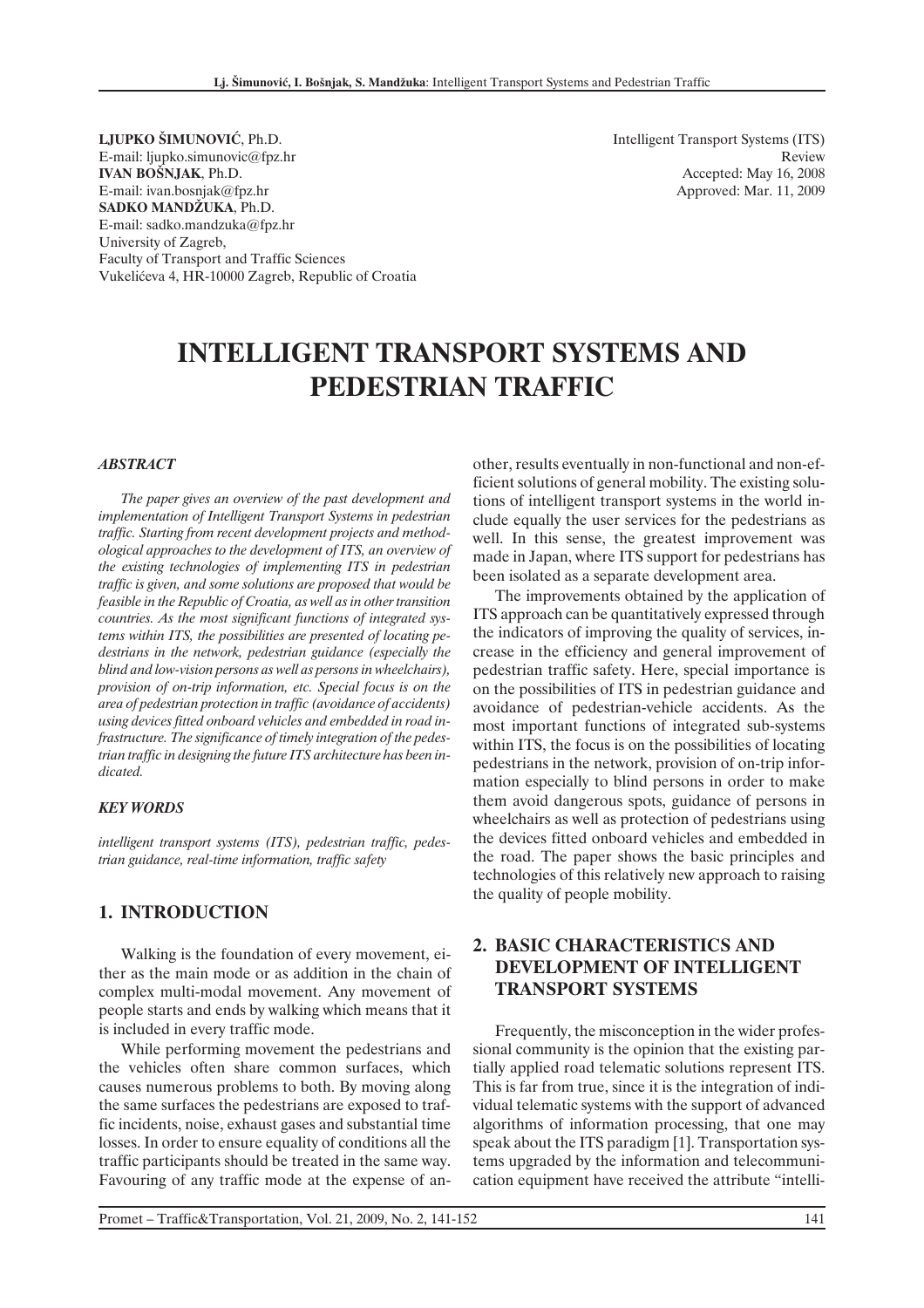gent" since in the future solutions they are expected to feature the capabilities of learning, reasoning and adapting to traffic environment.

The initial step in ITS development is the building of the respective architecture. The contribution of architecture is crucial in the initial phase of system design when the users requirements and possible solutions have to be defined and harmonized, the standards and recommendations from the respective industries, construction, telecommunication, electronics, etc. defined. [2]. Since ITS architecture represents the structural hierarchy of the future system, it has to anticipate the future development of diverse equipment that is going to be used. The creation of national architecture is estimated to require 1-2 years, and regional ones 6-12 months [3]. The creation of national ITS architecture requires participation of all the stakeholders such as government administrations, scientific institutions, tourist agencies, local and financial communities, network operators, providers (owners) of transportation services and other interested users. The participants in the developing of the frames of the future ITS architecture are expected to be highly professional, creative and have vision regarding ITS development.

Due to the size and complexity of intervention in the development and implementation, the introduction of ITS has to be methodically prepared and well managed. The usual practice in transition countries when introducing ITS is the work in phases, using the step-by-step principle. The existing telematic equipment, which fits into the future required standards, is kept and if necessary upgraded. The problems that may occur are the incompatibility of the installed equipment and impossibility of its upgrade. The special actual problem in these upgrades is the resistance of the investors who are reluctant to change it before the return of the previous investments is completed.

The majority of the developed countries in the world today have a built national architecture such as America, Japan, Australia, etc. In the European Union there are significant problems in defining a unique ITS architecture. Here, a special problem is that some member countries have started their own developments. The following separate projects are known: France - ACTIF (Architecture Cadre pour le Transport Intelligent en France), Norway - ARKTRANS, Italy - ARTIS (Architettura Telematica Italiana per il Sistema dei Trasporti), Finland – TelemArk, the Czech Republic - TEAM PROJECT, Austria - TTS-A (Transport Telematics System – Austria) and the Netherlands - AVB/STIS/Koepel. In Sweden, Spain, Switzerland, Slovenia, Slovakia, Poland, Hungary, etc. ITS architecture is in the phase of development and studying. Great Britain has not yet defined a unique national architecture, but there are initiatives to unify its regional architectures [4,5,6,7].

The European Commission has brought a number of measures and recommendations for the building of a unique European ITS architecture. Thus, in 1994 it brought an ITS architecture programme entitled SATIN (System Architecture and Traffic Control Integration) [8,9] suggesting a large number of measures to improve the road infrastructure in order to increase safety and transport efficiency. A new project entitled CONVERGE [8,10] in 1996 has revised the program SATIN and is upgraded by the system architecture for rail, water, and air traffic. The European Commission has continued its research and in 1998 produced a draft of the Pan-European system architecture KAREN (Keystone Architecture Required for European Networks) [8.11] based on the methods developed in SATIN and CONVERGE. During 2000/01 the KAREN project was updated several times, expanded and improved and it is considered the predecessor of the new project of the European ITS architecture "European ITS Framework Architecture". Today, two projects of the European ITS architecture are active, known under the title FRAME-NET and FRAME-S [11,12]. A series of proposals are yet to be expected from the European Commission regarding the harmonization of the differences and incompatibilities of national architectures across Europe and the world. Figure 1, in compliance with literature [4], presents the basic components of ITS architecture.

The focus on technical issues i. e. on the telematics equipment without considering the functional connection can lead in the wrong direction. It may happen that the installed equipment does not provide the expected services or the information is not given to those



Figure 1 - Basic components of ITS architecture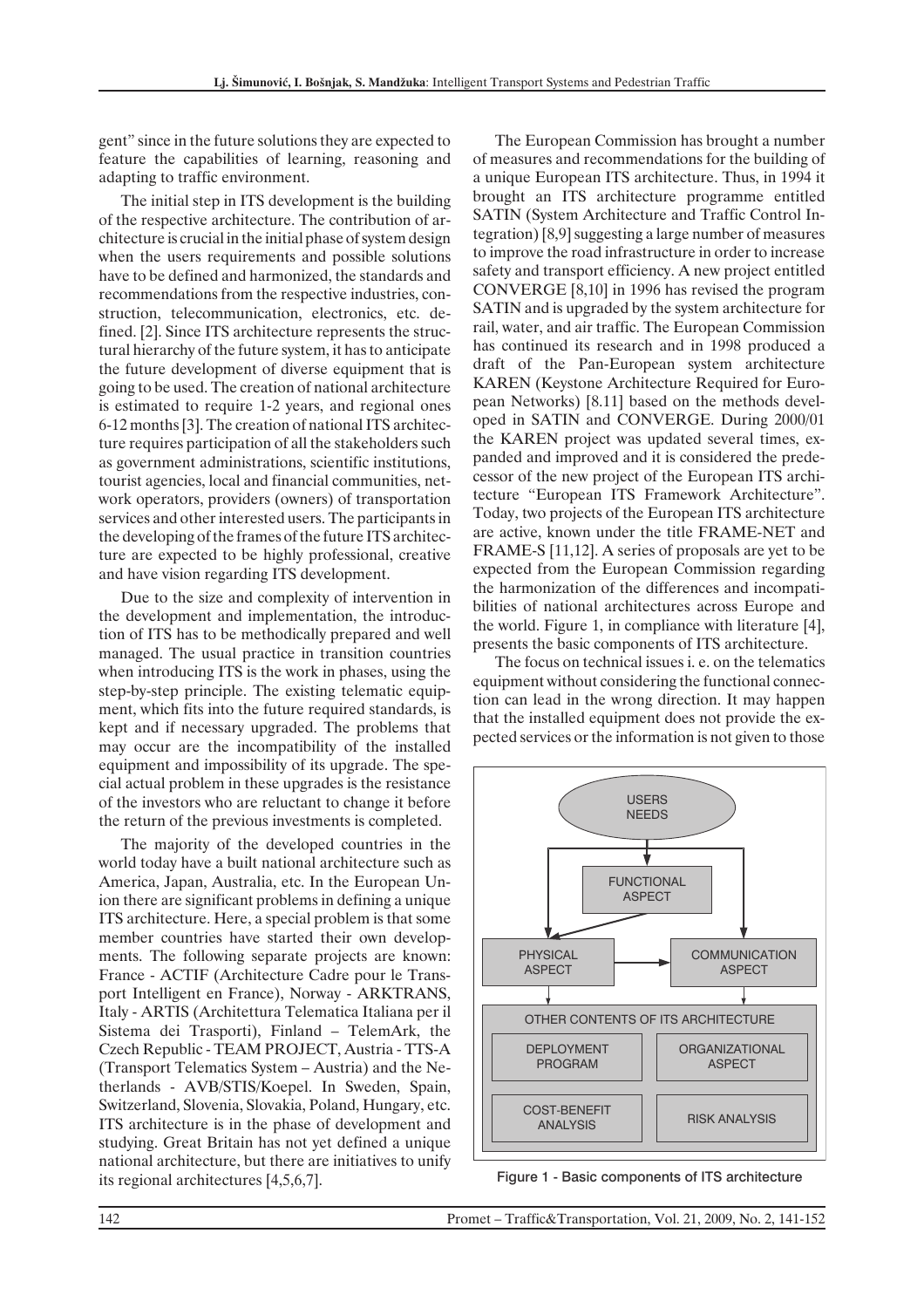who need them. Such technologies become then islands with no communication between them, and this may multiply increase the costs and restrict their use. In order to minimize the risks of bad solutions attention should be paid to the following requirements.

- Compatibility, which means that software support, or the devices in the system can be modified or upgraded, with the system continuing to function and not losing on the quality of service;
- Expansibility, which is very similar to compatibility, and means that the system, in case more work and new tasks are needed, can be successfully expanded (upgraded by new equipment, software support);
- Interoperability is the capability of two or several systems to exchange and use the exchanged information (IEEE definition). The issue of interoperability is especially studied when it is necessary to connect different operators or systems from different regions or countries. Such examples are the charging of toll, fares or parking in different countries, by using smart cards. In such cases it is necessary to adopt and harmonize the standard for technological, administrative and financial processes. This may also mean the development of a common architecture or their parts;
- Integrability is the possibility of connecting and harmonizing the work of several systems into one. A unique integrated system that is multiply feasible is more cost-efficient than the building of individual subsystems. The integration of the existing applications is much more difficult and complex than the building of a completely new integrated system;
- Standardization is the necessary precondition to achieve successful realization of ITS in the total lifecycle of these systems [13,14,15].

Apart from the mentioned requirements, successful ITS should be purposeful, feasible, reliable, precise, safe and socially acceptable.

# **3. IMPLEMENTATION OF ITS IN PEDESTRIAN TRAFFIC**

By using of the advanced ITS technologies that represent the upgrade of the classical traffic engineering, new values for all the pedestrians are created, and especially for those with special needs who have to be provided smooth movement free of barriers. The legislation of the European Union member countries [16,17] defines a person as the person with special needs, if there is certain threat to the body functions, or mental capabilities over a period longer than 6 months from the state normal for the respective age, assuming that this has created a real barrier for normal participation of that person in everyday social life. The improvements related to the usage of ITS are usually expressed through the following indicators [18]:

- shortening of the travel time,
- reduction of the travel costs.
- reduction in the number of incidents.
- reduction of negative impact on the environment,
- increase in the comfort and satisfaction of pedestrians,
- increase of capacity,
- development of industry.

Some of the mentioned indicators can be easily quantified, whereas for the more complex ones various estimation methods are used, based on the fuzzy approach and artificial neuron networks.

## **3.1 Behaviour and requirements of pedestrians**

For better understanding of the users requests, it is necessary to collect data on the behaviour of pedestrians in traffic regarding their age, gender, size, purpose of movement, medical condition, etc. In order to analyze these data various methods of statistical studies, intelligent algorithms of prediction (analysis trend) and various methods of identifying typical samples (method of support vectors, artificial neuron networks, etc.) are used. Since pedestrian flows include also the persons with special needs, their requirements have to be considered as well. Based on the clearly defined requirements it is possible to define the functional flows of data and to make a decision on the correct selection of the telematics equipment to solve the users requests.

The pedestrians who have certain difficulties in traffic can be divided into two groups:

- Pedestrians with difficulties in a wider sense (children, seniors, pregnant women, pedestrians with luggage and baby carriages);
- Pedestrians with difficulties in a narrower sense (physically disabled, persons with low vision, impaired hearing and mental disorders).

Each of the mentioned groups has a specific behaviour. Children have sudden and irregular reactions so that, apart from the solutions offered by ITS, they need an adult supervisor. Senior persons, however, have reduced mobility and strength and they need more time to cross the street, they have weaker reflexes, reduced eyesight and hearing, limited attention and memory. The blind use a stick and guide dogs. They orient themselves by touch or contact and sense of hearing. They need more time to cross the street. They also have difficulties in maintaining the direction of path at the intersection. The loss of hearing is not a significant barrier in traffic like the loss of sight. These

Promet – Traffic&Transportation, Vol. 21, 2009, No. 2, 141-152 143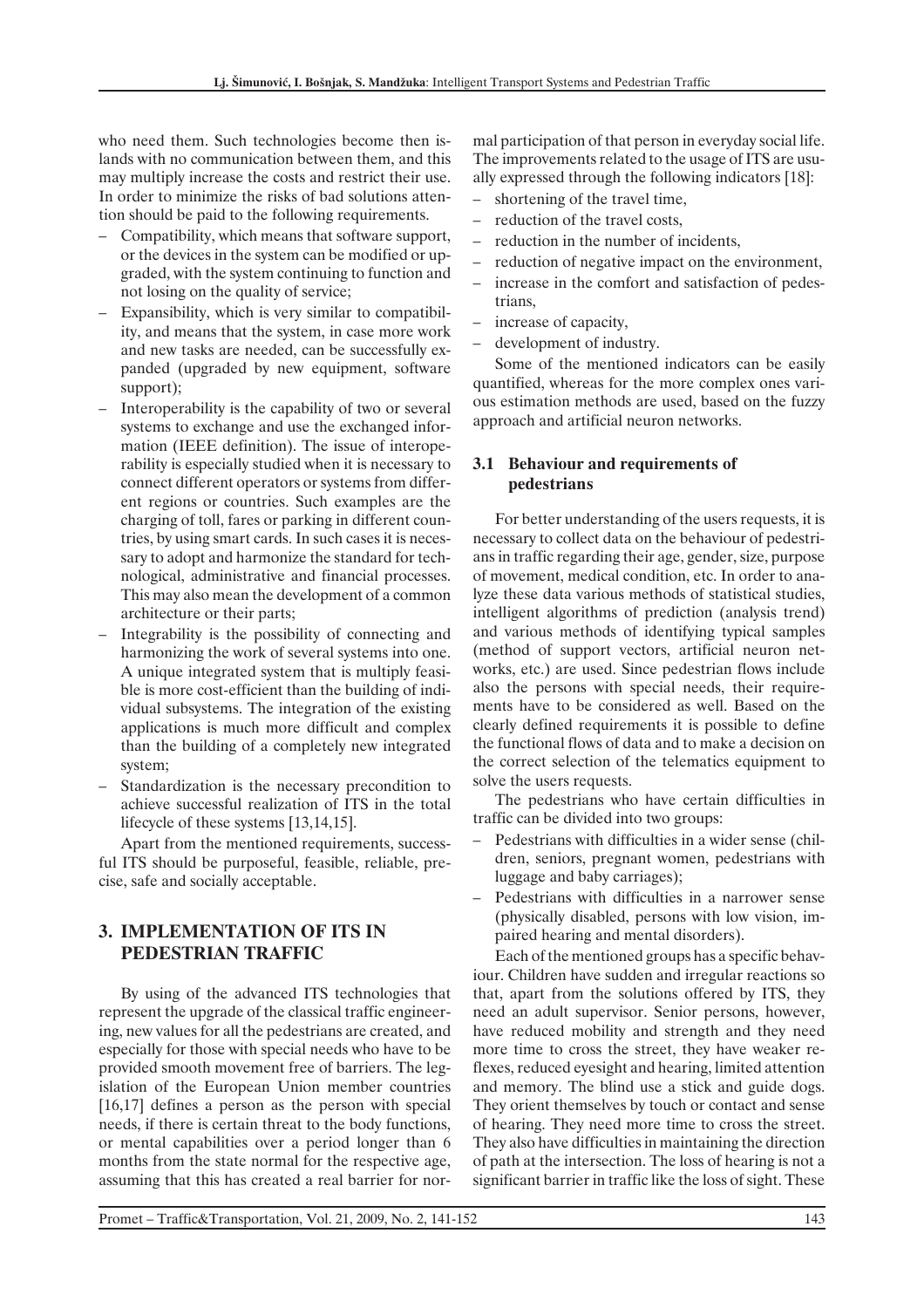users rely mainly on visual indicators and they need large visibility field and an environment free of visual obstructions. The persons with mental difficulties have limited possibilities of observation, identification, understanding, interpretation and reaction to information. Most often they cannot read and therefore it is recommendable to use pictures, symbols and colours as signs in traffic. For instance, it is better to use a pedestrian animation on the signal indicator (signal controlled intersection) than to write out the message "GO".

Based on a detailed analysis of the behaviour of pedestrians in traffic and their requirements, it is possible to find suitable solution within ITS and thus to satisfy the users. Efficient linking of the users requirements on the one hand and the offered solutions on the other, depends to a large extent on the quality of the available information.

## **3.2 Locating pedestrians**

For a more efficient functioning of the pedestrian traffic, continuous collecting and processing of real- -time data on traffic are necessary. Therefore, special importance lies on the comprehensive connection of pedestrians, vehicles and road into a single information and telecommunication network. Based on the current location of pedestrians and vehicles on the road it is possible to improve the guidance and safety of pedestrian traffic flows.

Three important possibilities provided by ITS include locating, mapping (assigning position to the map), and communication between the components of the system and environment not belonging to the system itself. For locating i. e. precise determination of the position of any object on Earth (land, sea, and air – space close to the Earth) at any moment, as well as for determination of the current position and speed of a moving object the satellite navigation systems are used, mostly GPS (Global Positioning System). Today, apart from military purposes, which was the original incentive for developing the system, GPS receivers are also used in everyday civil life, including traffic for the positioning and controlling of traffic and transport means, reloading mechanisation and logistics units (pallets, containers), for planning of travelling routes, reporting and analysis of traffic accidents, etc. Successful application of GPS technologies for the positioning and monitoring pedestrian movement on certain network or area is much improved by using GIS technology (Geographic Information System). Combining GPS and GIS technology into a unique system ensures monitoring of mobile objects / subjects in real time and displaying of the accurate position of objects / subjects on an adequate geographic map with the addition to many geo-referenced data.

The information on the position of pedestrians or vehicles can be obtained also by collecting data by means of sensors fitted onboard vehicles, in the roads and on the pedestrian equipment (there is an initiative in Japan to fit the school bags with "tracking tags" so that the parents would know where their children are; women in England who move through dangerous city districts install locating sensors in their rings for security reasons). The sensor data are transferred to the control centre where these are processed and returned back to the driver or the pedestrian.

Determining of the current location of the pedestrian is especially important in emergency cases when the pedestrian needs urgent assistance (heart attack, pedestrian mugging), but also in cases of navigation in order to determine the point of origin of walking, etc. The service request is made by simple push on the mobile device button which determines the current location, and forwards the call for help towards the police, emergency services, etc.

## **3.3 Intelligent information systems for pedestrians**

Traffic is a dynamic process which continuously changes in space and time. The role of real-time information in this process is inevitable. The real-time information inform the users about the arrival and departure of vehicles, possibilities of changing, location of vehicles, congestion and delays of vehicles, schedules, fares, routes, as well as other information such as time, date, weather forecast, etc. Based on timely and accurate information the users make decisions on optimal time of departure, travel method, selection of the travel route, change of destination or cancel the trip, presented in Figure 2.

Figure 3 shows an example of research and the related results of the impact of real-time information on the users, obtained by research in Seattle [19].

According to these studies the users think that the biggest advantages include the possibility of shortening the trip time (43%), better planning of departure  $(13\%)$ , reduction of stress  $(12\%)$ , increase in travelling safety (6%), avoidance of congestion, etc.  $(8\%)$ (Figure 4).

The key factor of success of real-time information is the system of Automatic Vehicle Location – AVL, i. e. location of pedestrians presented in Figure 5.

Using the satellite-provided data the GPS receiver calculates the location of the vehicle or pedestrian within 3m to 6m (10ft - 20ft) [21]. The precision of locating the vehicle or pedestrian can be improved by using differential GPS – DGPS (Differential Global Positioning System). The read data are sent to the centre via the Internet or by using the mobile telephony network - GPRS (General Packet Radio Ser-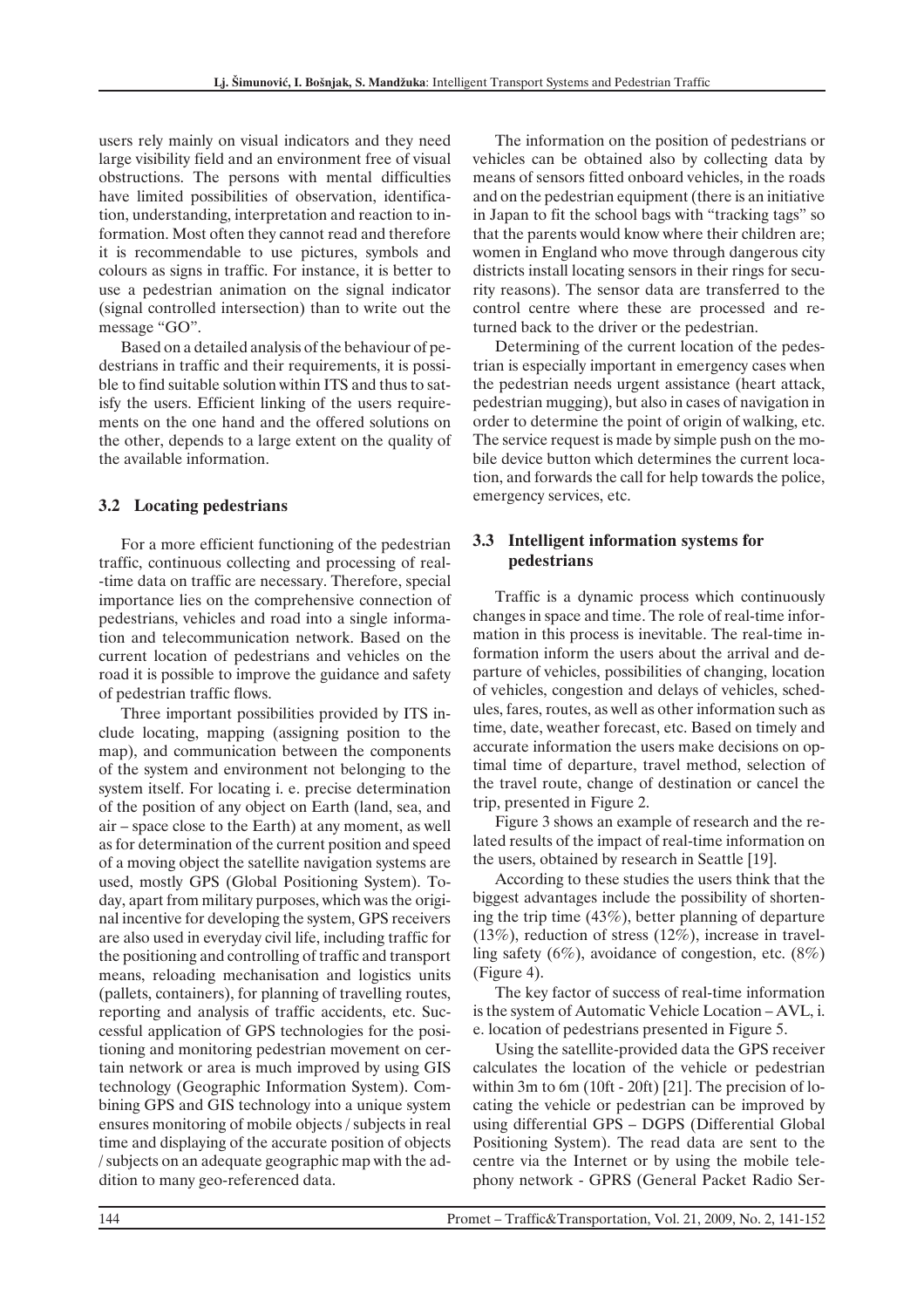

Figure 2 - Influence of timely information on decision making







Figure 5 - Components of pedestrian tracking system [20]



Figure 4 - Benefits of travel information [19]

vice). The processed information is distributed to the users by means of interactive and non-interactive media.

The user may obtain information prior to the trip (pre-trip information), during the trip (on-trip information) and at the end of the trip (end-trip information). The pre-trip information received before the departure of the train or bus, at the office or at home may be used by the traveller for good preparation of the trip or for other activities. Figure 6 shows the pre-trip informing via WEB (Internet) or WAP (Wireless Application Protocol).

For the pedestrian at a stop the most important information is the prediction of the vehicle movement,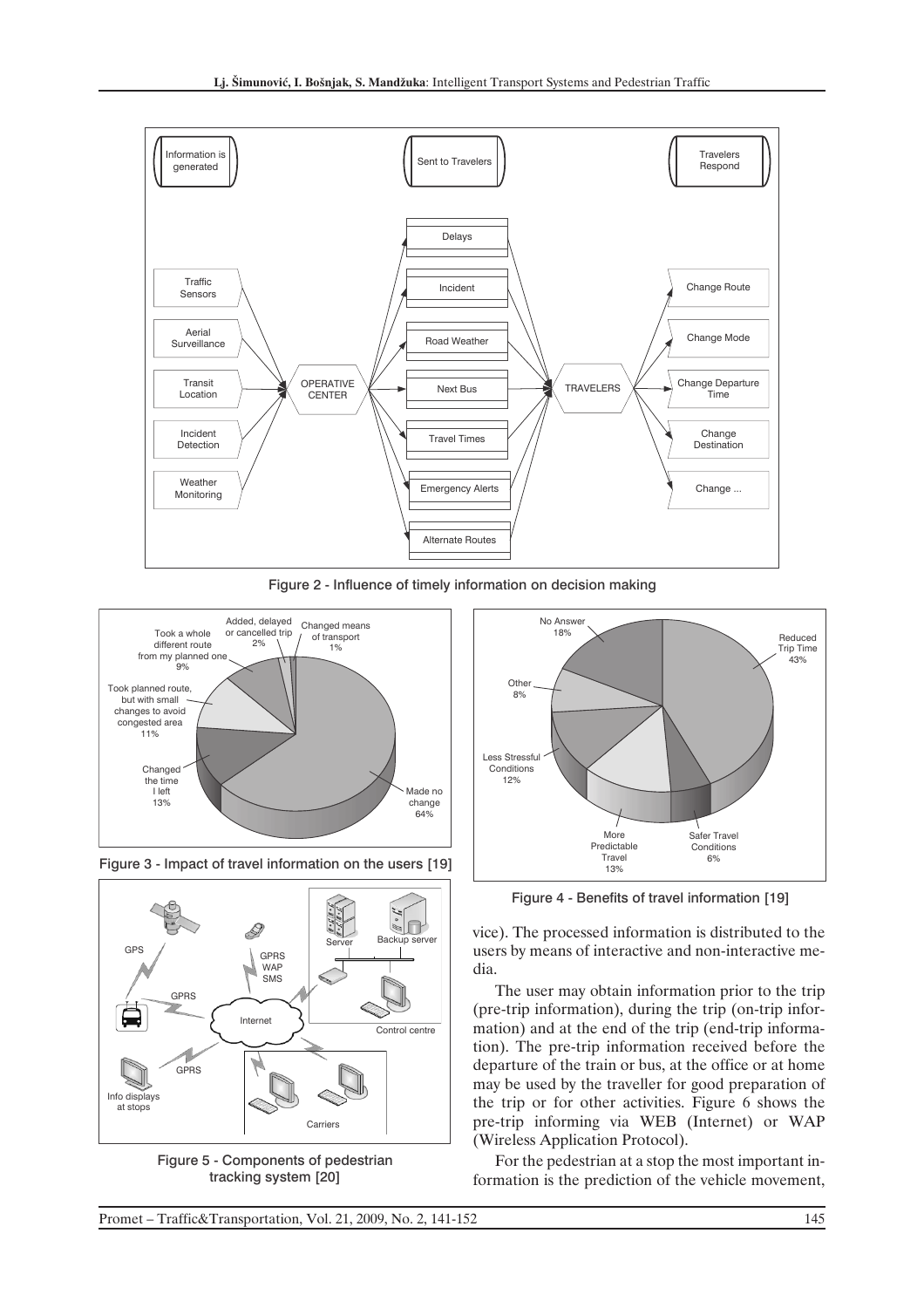

Figure 6 - Pre-trip information [22]

i.e. estimate of public transit vehicle time of arrival to the stop. Such information is obtained by means of various information displays or video monitors (VMS - Variable Message Signs / DMS - Dynamic Message Signs), cable television, internet, telephone, PDA (Personal Digital Assistants), terminals, etc. Recent research carried out in London as part of the "LLAMD" project [23] shows the following:

- 90% of respondents think that the travellers need the information about the vehicle arrival,
- $65\%$  of travellers have the feeling that the waiting time is shorter when they are informed about the vehicle arrival,
- 85% consider the waiting time acceptable when they have the information,
- 64% believe in the public transit improvement from the moment of introducing the information system.

Figure 7 shows the announcement of the arrival of the public transit vehicle by means of information display. The announcement can also be made by voice which is very important for the blind persons

For the riders in a vehicle the obtained information significantly raise the quality of the public transit service. A research carried out in Montreal after the implementation of the information provision service onboard public transit vehicles showed that 88% of



Figure 7 - Information panel at the Zagreb public transit stop

travellers considered the trip more comfortable, and 72% as good or excellent [23]. During the ride, the messages can be given by the driver over PA, but they may also be conveyed by means of other devices. The blind and low-vision persons can identify free seats onboard vehicle, path towards the exit, etc. by means of small hand receivers. At vehicle arrival to the station, voice devices can be activated by the approaching vehicle (bus or tram) or just by the door opening, so that the waiting passengers can hear the line number and the destination. Based on the obtained information (delay, transfer options, name of the next stop) the passenger can optimize the trip i.e. make dynamic adaptation of the travelling route, e. g. get off the vehicle and continue on foot, stop their own vehicle and continue by public transit, etc. The information at the end of the trip, from the last station of public transit to the destination can be obtained by means of hand computer, electric display, wall maps, etc., and they allow pedestrian navigation to the destination, orientation, provision of important information about the city and completion of information for the next trip.

#### **3.4 Pedestrian navigation**

The idea of applying the global positioning system and satellite pedestrian navigation is not new, and is used today with great intensity in the developed countries. The pedestrian interaction with this system starts with identifying the target. Based on the known city map the path between two points, along the road axis is plotted. If the destination address is unknown the system requests its input. After identifying the destination, the pedestrian listens to the proposed plan and if it is acceptable the navigation and the path sequence starts, as presented in Figure 8.



Figure 8 - Graphical interface for pedestrian navigation

Satellite-navigation systems for the pedestrians are of special use to the disabled persons in wheelchairs in unknown environment, and who cannot use certain infrastructure such as fixed staircase due to their disability. The information they receive by voice, graphical and touch interface by using special pens (touch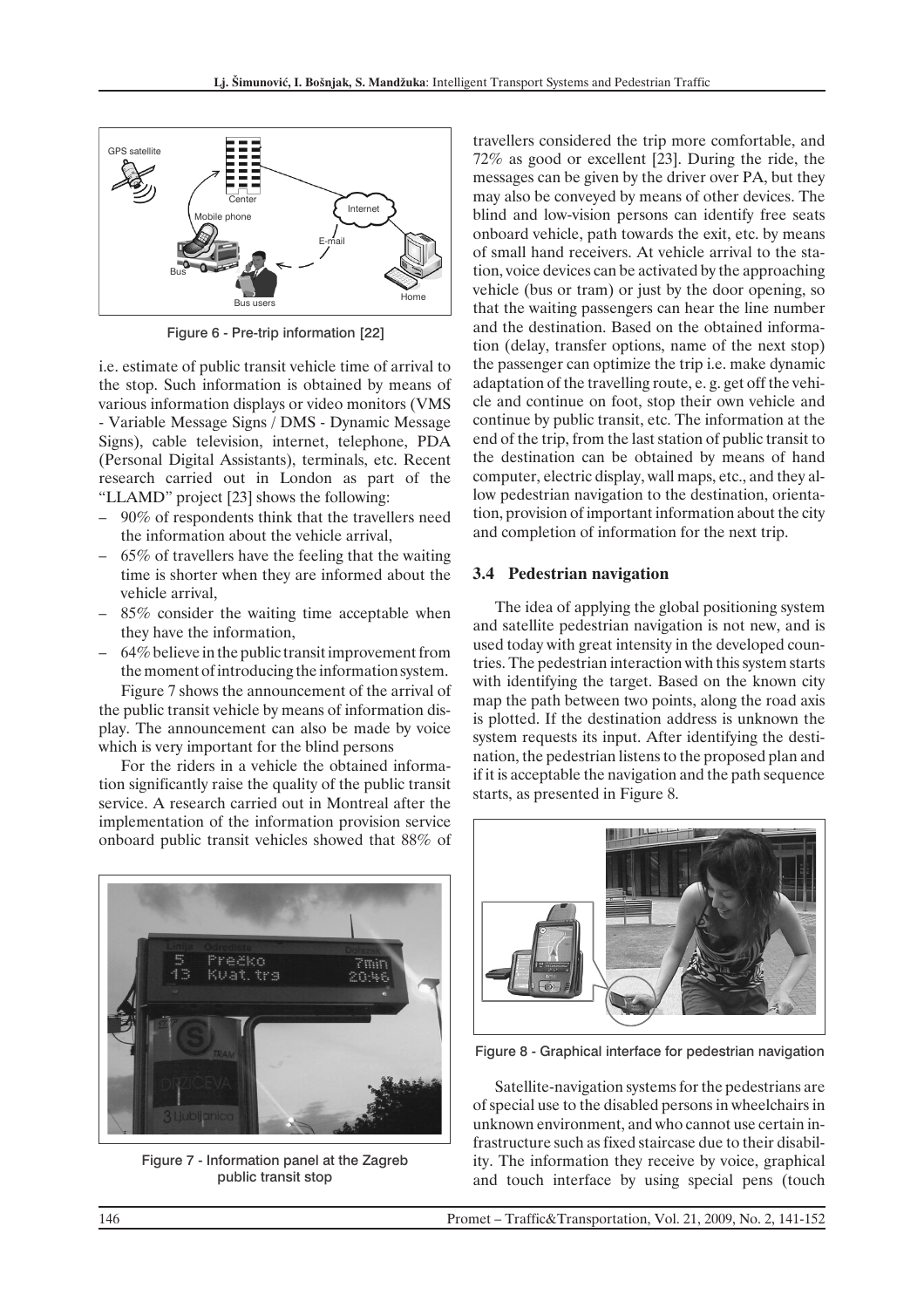

Figure 9 - Pedestrian navigation to the destination using PDA with touch screen interface [24]

screens) shorten the distance and time of travel and navigate them to the destination. The application of such a system, for pedestrian navigation to the escalators, i.e. elevator is presented in Figure 9.

Although this system has huge possibilities, it also features a number of problems. It relies mainly on the maps that are suited to cars, and as such are not acceptable for all the groups of pedestrians, especially not for the blind. In case of the blind persons it should be precisely determined where they may walk along the road, where the road can be crossed, where the barriers are, etc. The current maps are mainly meant for the automobiles where the coordinates pass along the centre of the road, whereas the pedestrians use the pavement and pedestrian crossings. For the automobiles the permitted driving direction on the road is important and there is danger for the pedestrians that they may unnecessarily make detours and walk longer in case the same rules are applied to them. Besides, on city streets, the pavements are on both sides and should be positioned as such on the maps. A large number of pedestrian paths do not follow the streets but these data need to be collected. The automobiles pass through the middle of the intersections, and the pedestrian crossings are some 10 metres before the centre of the intersection. Following such instructions, a low-vision pedestrian would have problems, which means that correction is required here as well. Various atmospheric impacts can negatively affect the precision of pedestrian positioning. High buildings in densely populated areas and subways create barriers to satellite signals so that the GPS receiver cannot always determine the location of the pedestrian. This problem can be solved by local navigation. Problems also occur when data are forwarded to the control centre via classical radio connection. Today, the systems have a built-in GPRS module which uses the network of mobile telephony to send freely the data about the pedestrian to the control centre. These problems are being slowly resolved through the development of advanced technologies. Recently, the GSM telephones are increasingly being mentioned and they provide quite precise positioning of the pedestrian.

Because of the mentioned problems it is a difficult question how to adapt navigation to pedestrians, especially the blind, where high precision is required, because of the possibility of accidental entry into the part of the road used by vehicles. Therefore, one can say that because of safety, GPS navigation adapted for automobiles cannot be used for the blind pedestrians. New solutions are looked for, and these are primarily RFID (Radio Frequency Identification) technologies, infrared sensors, ultrasound sensors, piezoelectric sensors, video surveillance, i.e. other technologies of local navigation (Figure 10).



Figure 10 - Pedestrian navigation using RFID technology and IR sensors [25]

RFID technology and various infrared sensors are suitable for tracking persons in city traffic primarily because they are inexpensive, mass produced, active tags last long and are very robust. The main investments in such a system are the readers and adequate program support (software). When a pedestrian passes by a control point the reader records the passage of the pedestrian and forwards the information to the headquarters in real time. The feedback information is returned to the pedestrian in the form of voice messages. The role of the server in this system is to manage the dialogues by means of e.g. voice SML (Service Modelling Language) language. In some cases part of communication is possible also by means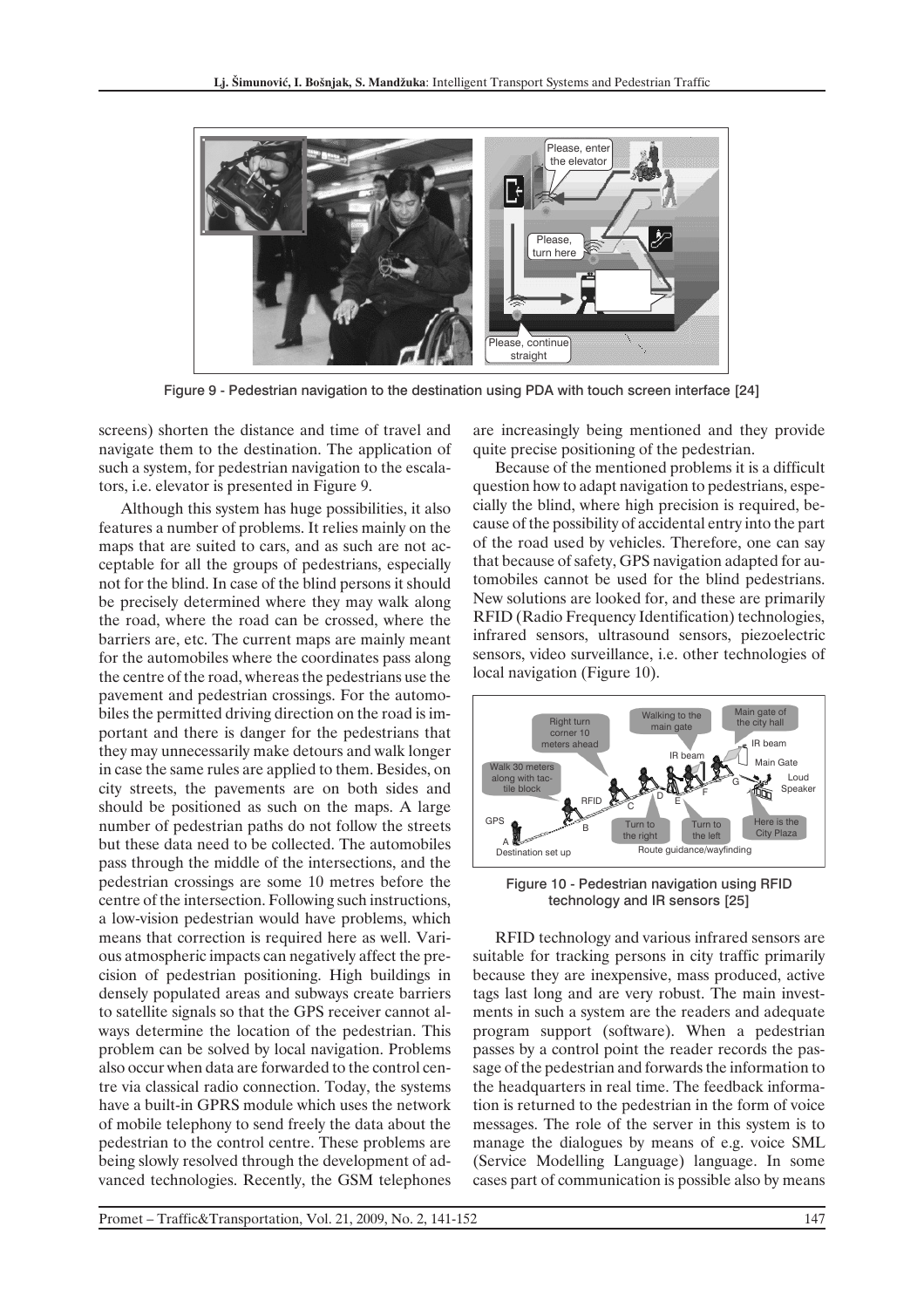

Figure 11 - Pedestrian navigation using Braille alphabet [26]

of the Braille alphabet (Figure 11) where options are selected by means of adequate buttons and the selected options are articulated.

The possible technological solutions of returning voice messages to pedestrians and transmission methods are presented in Figure 12.

Pedestrian navigation using RFID technology and other sensors also has its drawbacks. This type of navigating blind persons is suitable for the installation at a targeted area, on the pre-known routes along which the blind move (from home to the stop, from public transit vehicle to the faculty or centre for the blind, within complex shopping centres, traffic terminals) since it is impossible to cover the entire city by RFID readers. Later, the areas covered by readers can be expanded.

Pedestrians can benefit a lot from the information that are provided to the drivers, by means of variable signals installed along the road (VMS / DMS), especially information that refer to excessive environmental pollution, road condition and weather conditions (black ice, road works, etc.).



Figure 12 - Voice interface (transmission of voice instructions) [25]

## **3.5 Protection of pedestrians on the pedestrian crossing**

Pedestrian crossings are extremely dangerous spots for the pedestrians since this is part of the road they shared with the vehicles, Figure 13.



Figure 13 - Pedestrian-vehicle interaction on a pedestrian crossing [27]

In order to increase the safety of pedestrians that can find themselves at the same time with vehicles on the road, the automobiles and roads are fitted with different devices. Special attention is focused on the technologies that assist the driver in avoiding collision with the pedestrian thus directly affecting the traffic safety. The umbrella term for the systems fitted into the vehicle is the Driver Assistance. Their operation is based on different types of sensors that monitor the vehicle environment, provide the driver with information, and even take over control of the vehicle when necessary. Cameras, radars, lasers and ultrasound devices are used as sensors and the most efficient is the combination of several types of sensors (information fusion).

The first forms of assistance referred to the improved driving safety in adverse conditions of movement (darkness, fog or other poor meteorological conditions). Their task was to increase visibility using mostly the systems based on the infrared part of the spectrum. A monitor is located in front of the driver in the vehicle and it displays forms of pedestrians or animals registered by the infrared sensor, based on the heat they emit. The more advanced systems have the possibility of collecting and analyzing the data from the sensors and warn the driver in case of danger. Such a system has a camera which records the path in front of the vehicle and sounds an audio signal in case of danger. An even more complex system has the possibility of forecasting the risk of collision and warning the driver. If it is too late, these systems take over control over the vehicle and try to avoid collision or to alleviate the consequences. This are the so-called active assistance systems installed into high-class vehicles. As part of the INTERSAFE project the area of active protection at intersections has been specially studied.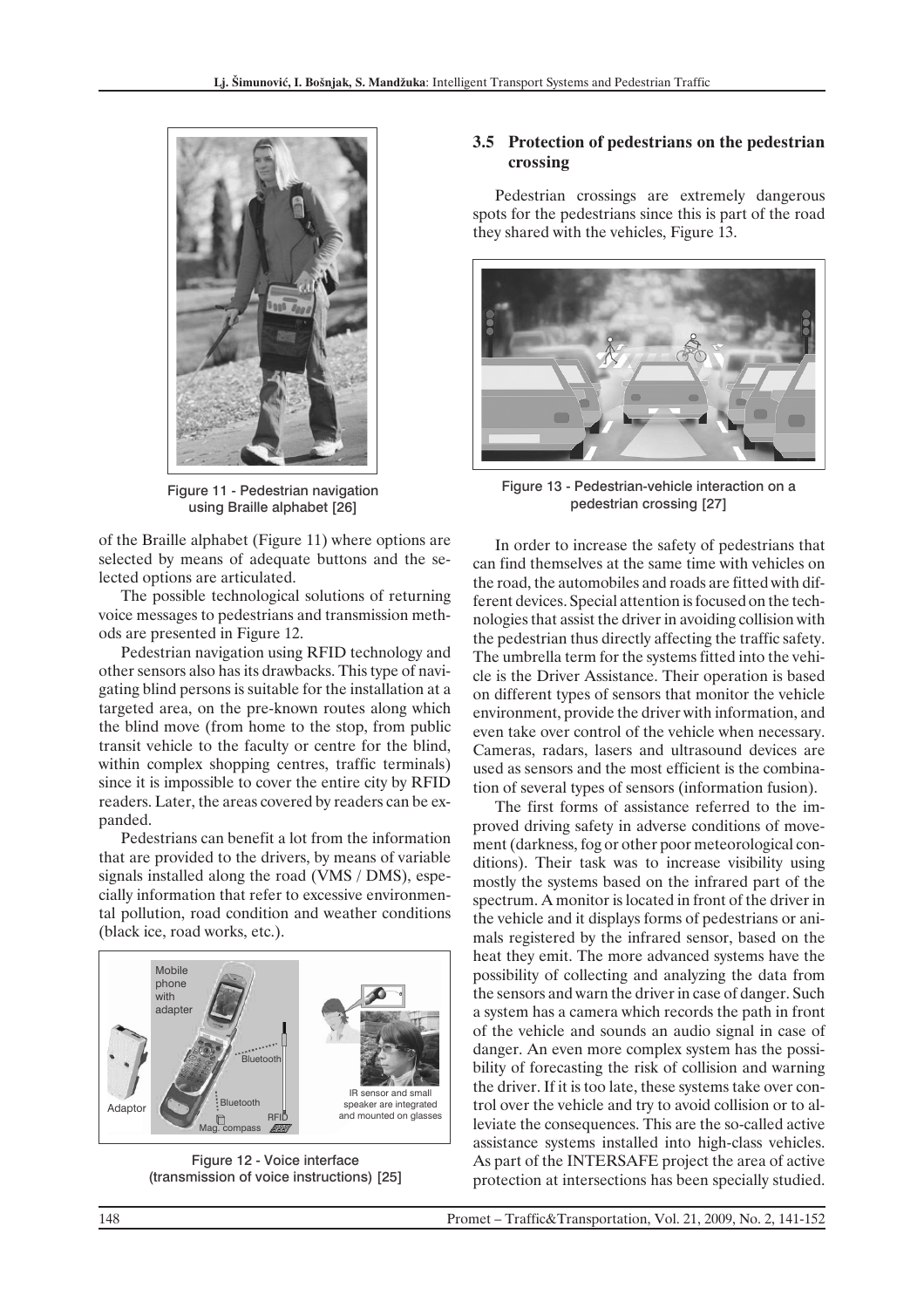

Figure 14 - Active protection system architecture as part of the INTERSAFE project [28]

This is an area in which the pedestrians are the most endangered participants in traffic [28]. Figure 14 shows the proposed architecture.

Other systems can be added to these, such as automatic interpretation of traffic signs and signage, information about the traffic condition on the road, control and adjustment of light in compliance with the driving conditions, automatic parking, etc.

In order to additionally attract the driver's attention and thus increase the safety of passengers, the

roads are also fitted with innovative technologies. Until now the attempts were made to increase the visibility of pedestrians on the pedestrian crossing mainly by passive measures (fluorescent tapes, blinking lights, lights embedded in road).

The mentioned systems are efficient but cannot be classified into ITS yet. If sensors were built into the crossings, that would actuate the blinking of light during pedestrian passage along them, then such protection would be significantly improved and could be considered as a certain type of intelligent protection.



Figure 15 - Passive measure of pedestrian



protection [29, 30] Figure 16 - Online control of light signalization [29, 31]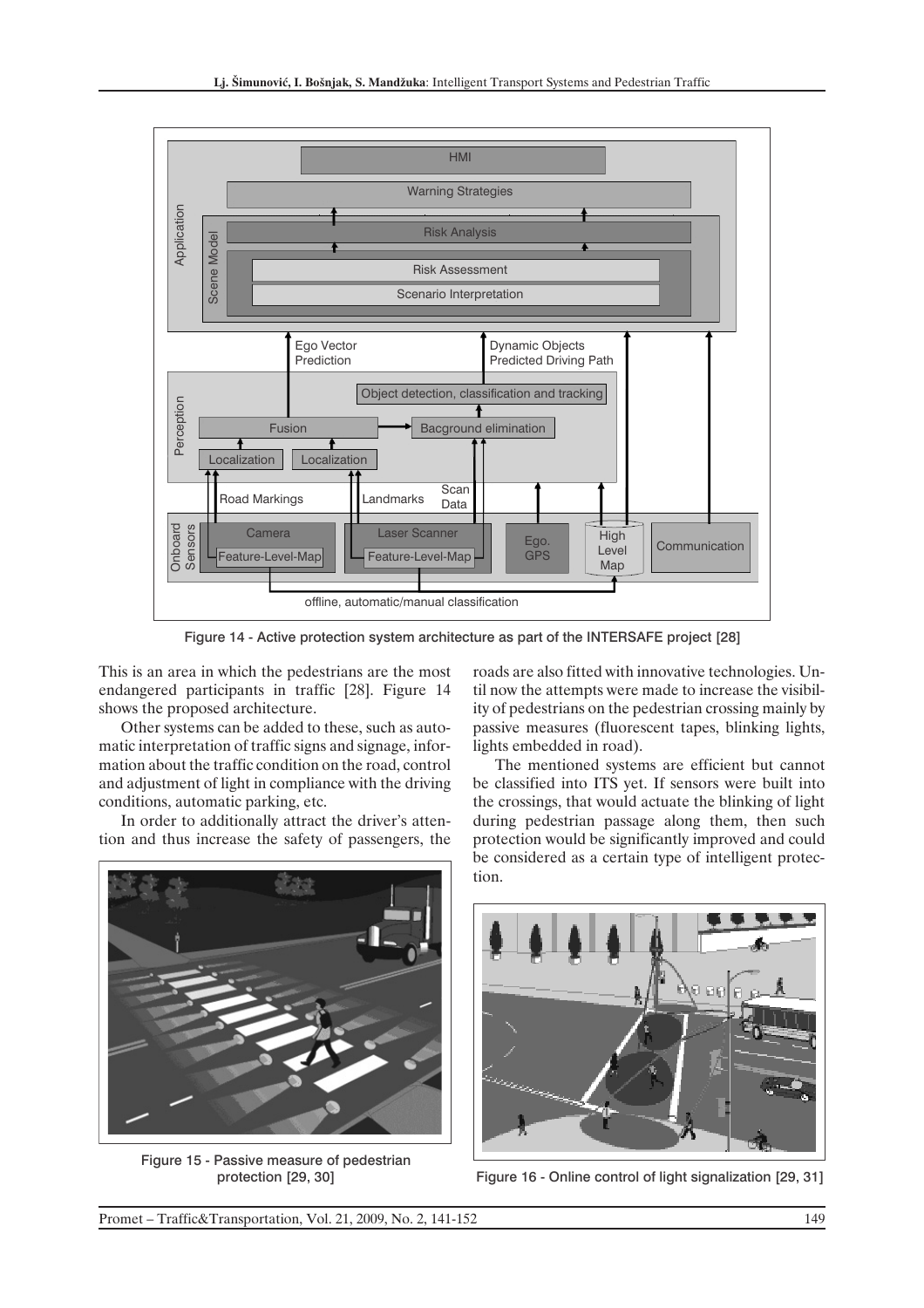Intelligent transport systems operate in real time and usually use two-way communication which means that they have the possibility of immediate adjustment of traffic supply and demand. This advantage can be used in many traffic situations, and one is managing the operation of light signalization. Thanks to two-way communication, at the pedestrian crossings instead of fixed phase cycles the detectors may be used that send data to the control centre where, based on the pedestrian demand the green light is actuated for passengers who wait at the crossing (the actuation criterion can be the waiting time or number of pedestrians) or prolongs the green light for the pedestrian who failed to cross the road before the green phase is over.

At the signal indicator on the pedestrian crossing, a sign can be fitted in the form of eyes that oscillate back and forth at a certain rate and warn the pedestrian to look to both sides before crossing the road and thus increase the safety of crossing [32].



Figure 17 - Display with eye animation [32]

In the world very often the countdowns of traffic cycles are used [33]. They are of special benefit for the disabled persons who use the information on the remaining available crossing time and adapt their speed of moving across the road. Such a dual solution has been installed in Croatia in Varaždin.



Figure 18 - Traffic light with a countdown for pedestrians [33]

## **4. CONCLUSION**

The studies of the problem are related to city traffic and general mobility, and are especially related to the following basic services of ITS: traveller informa-

tion, pre-trip and on-trip public transport information, personal information services, route guidance and navigation, traffic management, etc.

Because of lack of space in the city areas it is very difficult to expand the existing roads and construct new roads in order to increase efficiency of traffic by reducing congestion and gridlocks. In pedestrian traffic all the designer measures to increase the passive safety of passengers have been used; lowering of kerbs, extension of kerbs, reducing radii for vehicle turning, measures to calm traffic, construction of tactile paths for navigation of the blind, etc. Obviously, the build-only approach is not long-term sustainable nor an omni-accepted solution of the problem caused by sudden increase in the number of vehicles. Therefore, the attention is focused on better usage of the already existing capacities using ITS upgrade, acceptance of the basic build+ITS principle.

The world experiences have confirmed that ITS integration may significantly improve the efficiency and safety of pedestrian traffic from making the right decisions in multimodal transport, pedestrian navigation to taking over full control over the vehicles in emergency situations, when the lives of pedestrians are endangered.

Past results of applying intelligent transport systems, in many examples of the existing practice worldwide, clearly show that very significant benefits may be obtained with the traffic safety improvement (10- -30%). The assumption is that the possible benefits in the Republic of Croatia are even greater, since the basis regarding the safety situation in traffic is much less favourable according to the indicators of the frequency of accidents and fatalities compared to the total population [1].

Using the services provided by intelligent transport systems in traffic, the drawbacks are alleviated and the discrimination of persons with disabilities reduced. Therefore it is very important to pay special attention when building the future ITS architecture in the Republic of Croatia, to pedestrian traffic. Here, a good model may be the approach to ITS in Japan, where one development area is dedicated to pedestrian support.

Holistic development of the Croatian Intelligent Transport System (HITS) understands the national ITS architecture harmonized with the European projects and adapted to the specific features of the Republic of Croatia. It is to be expected with this approach that there will be no errors related to the wide purchase of incompatible equipment, which cannot be part of integral HITS. At this moment it is very important to integrate into the European ideas of ITS development and follow the respective recommendations of the European institutions. It is, namely, in this field that technical standards, as well as EU recommendations may be soon expected [34].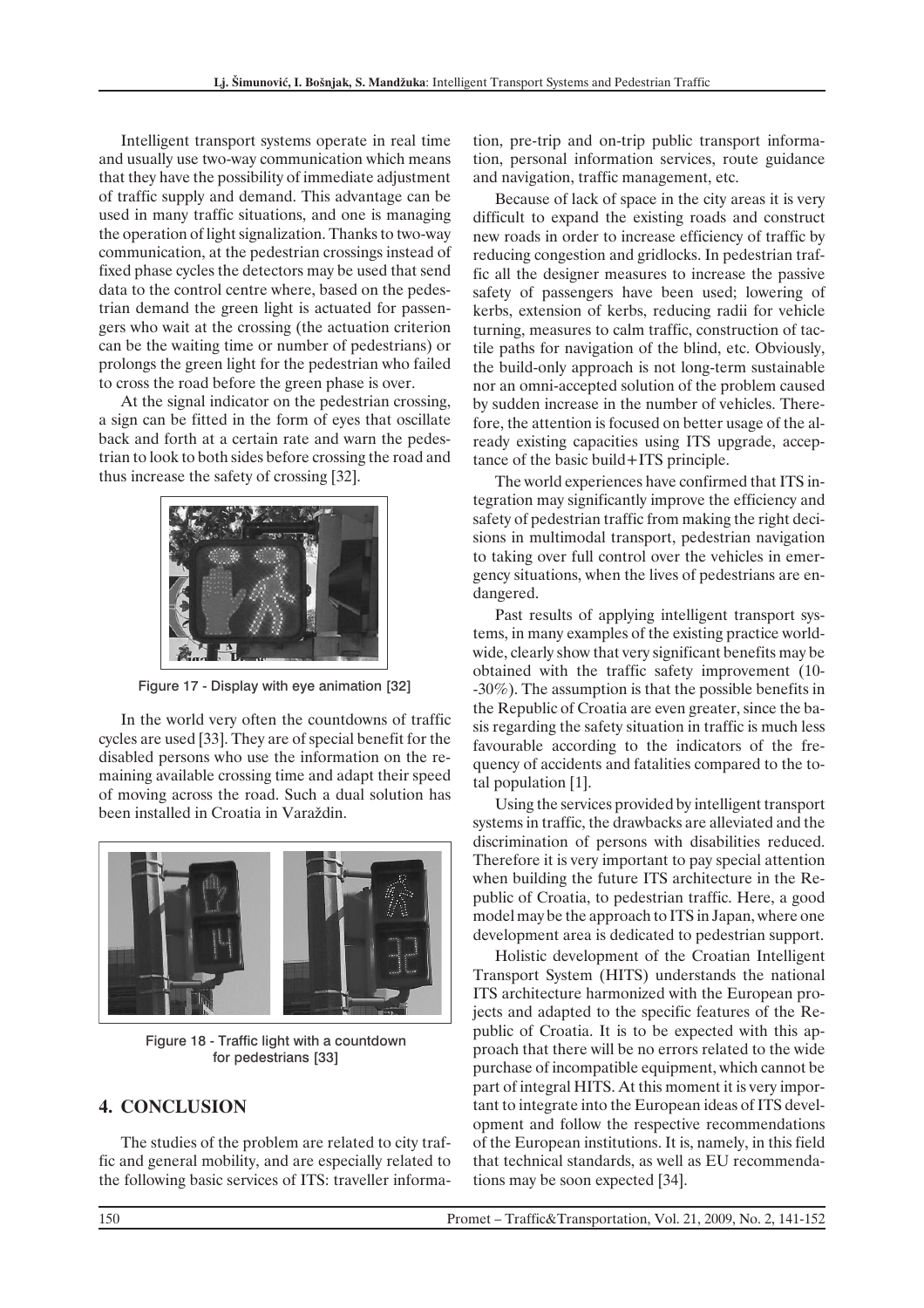Dr. sc. **LJUPKO ŠIMUNOVIÆ** E-mail: ljupko.simunovic@fpz.hr Dr. sc. **IVAN BOŠNJAK** E-mail: ivan.bosnjak@fpz.hr Dr. sc. **SADKO MANDÃUKA** E-mail: sadko.mandzuka@fpz.hr Sveuèilište u Zagrebu, Fakultet prometnih znanosti Vukeliæeva 4, 10000 Zagreb, Republika Hrvatska

#### *SAÃETAK*

#### *INTELIGENTNI TRANSPORTNI SUSTAVI I PJEŠAÈKI PROMET*

*U radu je dan pregled dosadašnjeg razvoja i primjene ITS-a u pješaèkom prometu. Polazeæi od recentnih razvojnih projekata i metodoloških pristupa razvoja ITS-a, pregledno su dane postojeæe tehnologije primjene ITS-a u pješaèkom prometu te predloãena neka rješenja primjenjiva u Republici Hrvatskoj, kao i ostalim zemljama u tranziciji. Kao najvaãnije funkcije integriranih sustava u okviru ITS-a, prikazane su mogućnosti lociranja pješaka na mreãi, voðenje pješaka (osobito slijepih i slabovidnih te osoba u invalidskim kolicima), pruãanje informacija tijekom putovanja i slièno. Posebno je obraðeno po*dručje zaštite pješaka u prometu (izbjegavanje nesreća) pomo*æu ureðaja ugraðenih u vozilima i cestovnu infrastrukturu. Ukazano je na znaèaj pravodobne integracije pješaèkog prometa kod projektiranja buduæe arhitekture ITS-a.*

#### *KLJUÈNE RIJEÈI*

*inteligentni transportni sustavi (ITS), pješaèki promet, voðenje pješaka, stvarno-vremenske informacije, sigurnost u prometu*

#### **LITERATURE**

- [1] **I. Bošnjak**, **S. Mandãuka**, **Lj. Šimunoviæ**: *Moguænosti inteligentnih transportnih sustava u poboljšanju stanja sigurnosti u prometu*, Croatian Academy of Arts and Sciences, Zagreb 2007
- [2] **I. Bošnjak**: *Inteligentni transportni sustavi 1*, University of Zagreb, Faculty of Transport and Traffic Sciences, Zagreb 2006
- [3] European Commission and Project partners: *FRAME, Planning a Modern Transport System, A Guide to Intelligent Transport System Architecture, Why you need one and how to create it*, Issue 2, KAREN, April 2004 http://www.frame-online.net
- [4] **J. W. Tierolf**: *FRAME Working with architecture in Europe*, Ministry of transport, NL, http://www.frame-online.net
- [5] **A. Spence**, **J.W.Tierolf**: *FRAME-NET, Framework Architecture Made for Europe -Thematic Network*, D3.1. European Commission, Report of Work Group on Intermodality, October 2002
- [6] **J. W. Tierolf**: *FRAME Network for European and National ITS Architectures*, Brussels, 23. April 2002. http://www.frame-online.net
- [7] **J. W. Tierolf**-Rijkswaterstaat AVV: *FRAME Network for European and National ITS Architectures*, Brussels, 23. April 2002.
- [8] *System Architecture for ITS in JAPAN*, National Police Agency, Ministry of International Trade and Industry, Ministry of Transport, Ministry of Posts and Telecommunications, Ministry of Construction, November 5, 1999.
- [9] *SATIN, Proposals for Urban, Inter-Urban and In Vehicle Architectures*, Deliverable N° AC13-PT7, SATIN Task Force, V2056 CORD project of the Advanced Transport Telematics (ATT/DRIVE II) sector of the telematics applications Programme, Third Framework Programme (1991-94), 1995.
- [10] *CONVERGE, Guidelines for the Development and Assessment of Intelligent Transport System Architectures*, Framework IV Transport Telematics Project, CON-VERGE (TR1101), Deliverable 2.3, 1998.
- [11] *KAREN, European ITS Framework Architecture-List of European ITS User Needs*, D2.02 - Issue 1, August, 2000.
- [12] **A. Spence**: *FRAME, State-of the-art*, ITS Architectures in Europe http://www.frame-online.net
- [13] **T. Yokota**, **R. J. Weiland**: *ITS System Architectures For Developing Countries*, Technical Note 5, World Bank, July 22, 2004
- [14] *Integrating Intelligent Transportation Systems within the Transportation Planning Process*: An Interim Handbook Prepared for Federal Highway Administration Office of Traffic Management and ITS Applications and Office of Environment and Planning Prepared by TRANSCORE An SAIC Company, January 1998
- [15] **R. Bossom**, **P. Jesty**, **T. Eloranta**, **O. Le Guellec** and **A. Nigro**: *European ITS Framework Architecture - Guide to Configuration Management and ITS Architecture Documentation*, European Commission and Project partners, Siemens Traffic Controls, Leeds Innovations, ERTICO, Mizar, Mega, April 2003
- [16] *Disability Discrimination Act 1995* (c. 50) Office of Public Sector Information, United Kingdom http://www.uk-legislation.hmso.gov.uk/acts/acts1995/ ukpga\_19950050\_en\_1
- [17] *Special Educational Needs and Disability Act 2001* (c. 10), Office of Public Sector Information, United Kingdom

http://www.uk-legislation.hmso.gov.uk/acts/acts2001/ ukpga\_20010010\_en\_1

- [18] *Toolkit for Road Transport in Countries with Developing and Transitional Economies*, http:// www.developingits.org/itstoolkit
- [19] *Managing demand through travel information services*, u.s. Department of Transportation Federal Highway Administration http://ops.fhwa.dot.gov/publications/ manag\_demand\_tis/travelinfo.htm
- [20] http://gislab.elfak.ni.ac.yu/alexm/ publications/2007/202.pdf
- [21] *White paper on literature review of real-time transit information systems*, White paper literature search and review of current practices in providing real-time transit information, Final august 2002, Battelle

Promet – Traffic&Transportation, Vol. 21, 2009, No. 2, 141-152 151